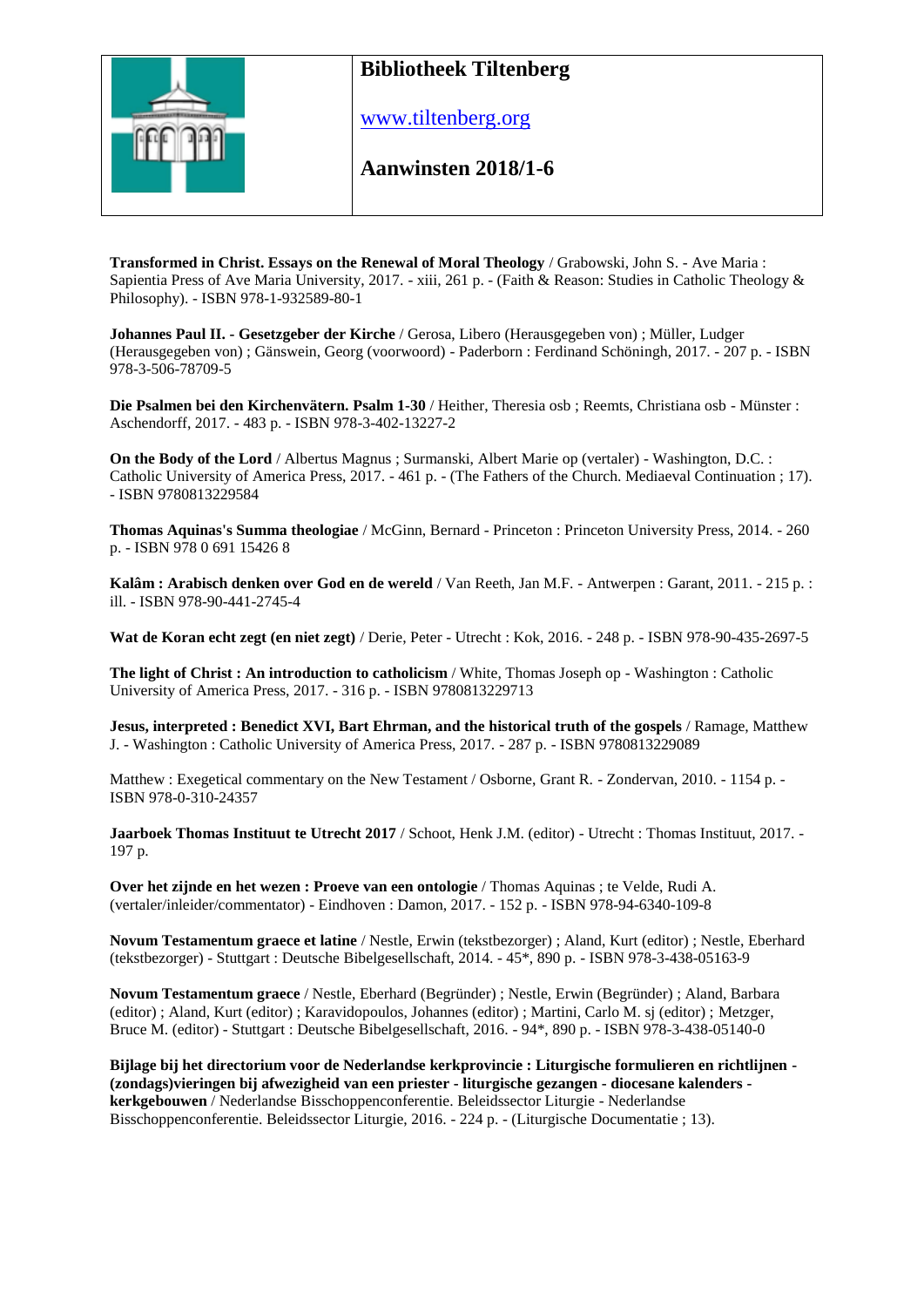

www.tiltenberg.org

#### **Aanwinsten 2018/1-6 Aanwinsten 2014**

**Apocrypha Armeniaca I: Acta Pauli et Theclae. Prodigia Theclae. Martyrium Pauli** / Calzolari, Valentina (editor/commentator) - Turnhout : Brepols Publishers, 2017. - 738 p. - (Corpus christianorum. Series apocryphorum ; 20). - ISBN 978-2-503-56986-4

**Kardinal Leo Scheffczyk (1920-2005) : Das Vermächtnis seines Denkens für die Gegenwart : Mit wissenschaftlichem Gesamtverzeichnis seiner Schriften** / Nebel, Johannes fso (Herausgegeben von) - Regensburg : Friedrich Pustet, 2017. - 416 p. - ISBN 978-3-7917-2922-0

**Das Denken Joseph Ratzingers** / Huber, Werner - Paderborn : Ferdinand Schöningh, 2017. - 451 p. - ISBN 978-3-506-78671-5

**Handboek psychiatrie, religie en spiritualiteit** / Verhagen, P.J. (redacteur) ; Van Megen, H.J.G.M. (redacteur) - Utrecht : De Tijdstroom, 2012. - 548 p. - ISBN 978-90-5898-194-3

**Fake science : Exposing the left's skewed statistics, fuzzy facts, and dodgy data** / Ruse, Austin - Washington : Regnery Publishing, 2017. - 285 p. - ISBN 978-1-62157-594-8

**Bijlage bij het directorium voor de Nederlandse kerkprovincie : Toepassing van de liturgische voorschriften uit het Wetboek van de Oosterse Kerken. Harmonisatie van de Wetboeken van de Latijnse Kerk en de Oosterse Kerken. De materie van brood en wijn voor de eucharistie. Het begraven van overledenen en het bewaren van de as na crematie** / Nederlandse Bisschoppenconferentie. Beleidssector Liturgie - Nederlandse Bisschoppenconferentie. Beleidssector Liturgie, 2017. - 139 p. - (Liturgische Documentatie ; 14). - ISBN ISSN 1571-7046

**Ricerca storica su Gesù : Bilanci e prospettivi** / Ciola, Nicola ; Pitta, Antonio ; Pulcinelli, Giuseppe - Bologna : Edizioni Dehoniane, 2017. - 224 p. - ISBN 978-88-10-41032-5

**Zum 90. Geburtstag Festschrift für den Heiligen Vater em. Benedikt XVI. 16. April 2017** / Ratzinger, Georg (Herausgegeben von) ; Zörb, Roger (Herausgegeben von) ; Gesellschaft zur Förderung christlicher Verantwortung e. V. - Rohrbach b. Weimar : Wenzlik Communication & Publishing, 2017. - 368 p. - ISBN 978- 3-00-055959-4

**Im Gespräch mit der Zeit. Dritter Teilband** / Ratzinger, Joseph ; Müller, Gerhard Ludwig (Herausgegeben von) - Freiburg-Basel-Wien : Herder, 2017. - XIX, 995-1467 p. - (Gesammelte Schriften / Ratzinger, Joseph; 13,3). - ISBN 978-3-451-37593-4

**The glory of God's grace : Deification according to St. Thomas Aquinas** / Spezzano, Daria - Ave Maria : Sapientia Press of Ave Maria University, 2015. - 390 p. - ISBN 978-1-932580-72-6

**By man shall his blood be shed : A catholic defense of capital punishment** / Feser, Edward ; Bessette, Joseph M. - San Francisco : Ignatius Press, 2017. - 420 p. - ISBN 978-1-62164-126-1

**The case for Jesus : The biblical and historical evidence for Christ** / Pitre, Brant - New York : Image, 2016. - 242 p. - ISBN 978-0-7704-3548-6

**After the natural law : How the classical worldview supports our modern moral and political values** / Hill, John L. - San Francisco : Ignatius Press, 2016. - 309 p. - ISBN 978-1-62164-017-2 Five proofs of the existence of God / Feser, Edward - San Francisco : Ignatius Press, 2017. - 330 p. - ISBN 978- 1-62164133-9

**Il concilio Vaticano II alla luce degli archivi dei padri conciliari** / Chenaux, Philippe - Città del Vaticano : Universitaire Pers Leuven, 2015. - 467 p. - ISBN 978-88-465-1048-8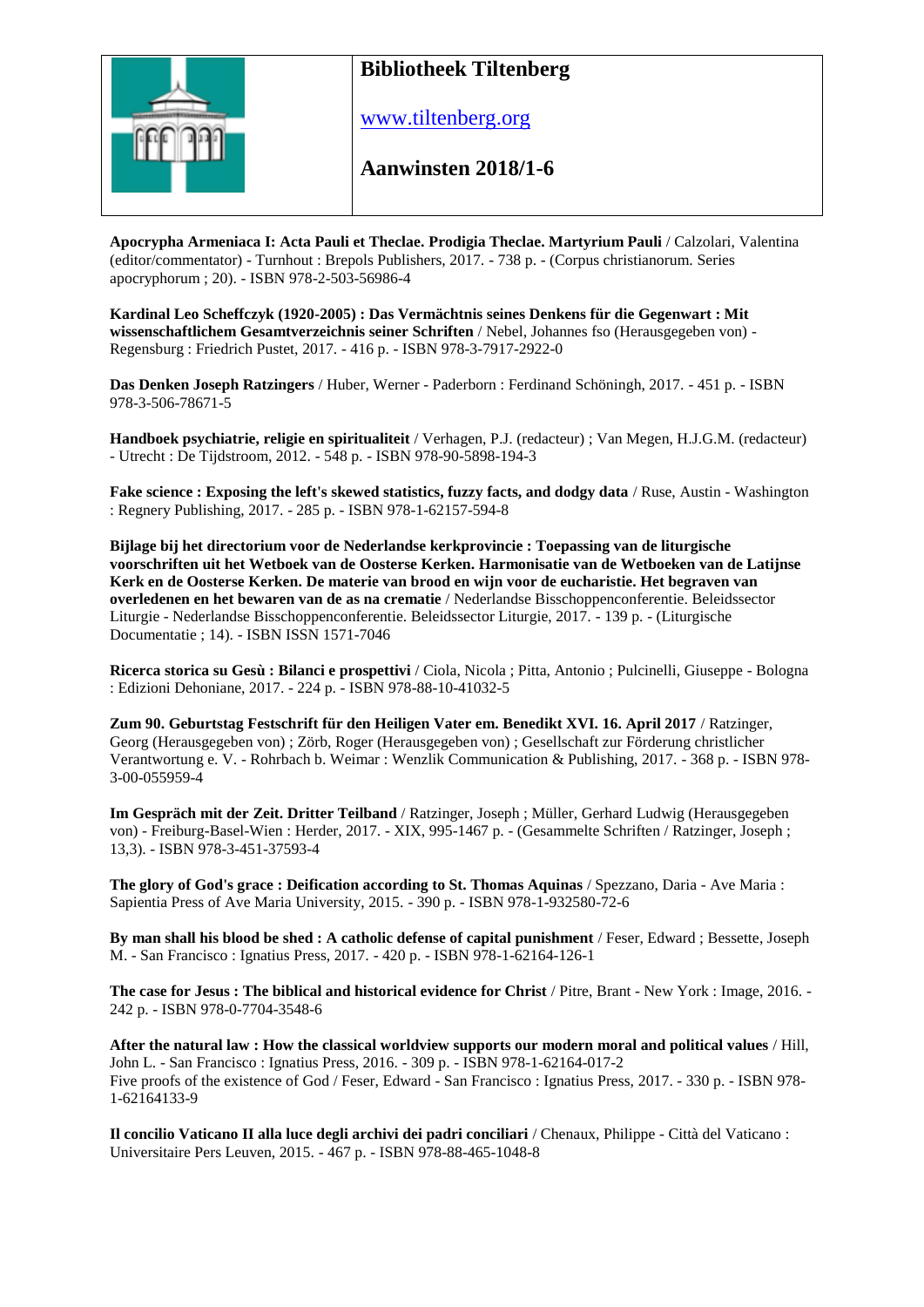

www.tiltenberg.org

#### **Aanwinsten 2018/1-6 Aanwinsten 2014**

**Opera Latina. 142-153 anno 1309 composita** / Raimundus Lullus ; Domínguez Reboiras, Fernando (editor) - Turnhout : Brepols Publishers, 2017. - CXV + 364 p.; ill. - (Corpus christianorum. Continuatio mediaevalis ; 266). - ISBN 978-2-503-55703-8

**Chronica hispana saeculi VIII et IX** / Gil, Juan (cura et studio) - Turnhout : Brepols Publishers, 2018. - 563 p.; ill. - (Corpus christianorum. Continuatio mediaevalis ; 65). - ISBN 978-2-503-57481-3

**Vergebung : Philosophische Perspektiven auf ein Problemfeld der Ethik** / Brachtendorf, Johannes ; Herzberg, Stephan (Herausgegeben von) - Münster : Mentis, 2014. - 244 p. - ISBN 978-3-89785-8

**Les noms divins (Chapitres I-IV)** / Pseudo-Dionysius de Areopagiet ; Suchla, B.R. (tekstbezorger) ; de Andia, Ysabel (inleiding/annotaties/vertaling) - Paris : Cerf, 2016. - 459 p. - ISBN 978-2-204-10465-4

**Les noms divins (Chapitres V-XII). La théologie mystique** / Pseudo-Dionysius de Areopagiet ; Suchla, B.R. (tekstbezorger) ; Ritter, Adolf Martin (tekstbezorger) ; de Andia, Ysabel (inleider/vertaler/commentator) - Paris : Cerf, 2016. - 459 p. - ISBN 978-2-204-1079-7

**Kidnapped by the Vatican? : The unpublished memoirs of Edgardo Mortara** / Messori, Vittorio ; Schoeman, Roy (voorwoord) - San Francisco : Ignatius Press, 2017. - 175 p. - ISBN 978-1-62164-198-8

**The immortal in you : How human nature is more than science can say** / Augros, Michael - San Francisco : Ignatius Press, 2017. - 324 p. - ISBN 978-1-62164-153-7

**Benedikt XVI. : Die Biografie**. Mit einem Vorwort von Papst Franziskus und einem Interview mit Papst Benedikt XVI. / Guerriero, Elio - Freiburg / Basel / Wien : Herder, 2018. - 653 p. - ISBN 978-3-451-37832-4

**Theologie des Neuen Testaments. Band 3: Historische Kritik der historisch-kritischen Exegese. Von der Aufklärung bis zur Gegenwart** / Wilckens, Ulrich - Göttingen : Vandenhoeck & Ruprecht, 2017. - XI, 386 p. - ISBN 978-3-7887-1909-8

**Reading the sermons of Thomas Aquinas : A beginner's guide** / Smith, Randall B. - Steubenville : Emmaus Academic, 2016. - 342 p. - ISBN 978-1-941447-97-0

**Understanding "Our father" : Biblical reflections on the Lord's prayer** / Hahn, Scott W. - Steubenville : Emmaus Road, 2015. - XII, 146 p. - ISBN 978-1-931018-15-9

**Hauntings, possessions, and exorcisms** / Blai, Adam C. - Steubenville : Emmaus Road, 2017. - XI, 144 p. - ISBN 978-1-945125-59-1

**Accompanying, discerning, integrating : A handbook for the pastoral care of the family according to Amoris Laetitia** / Granados, José ; Kampowski, Stephan ; Pérez-Soba, Juan José - Steubenville : Emmaus Road, 2017. - XIX, 122 p. - ISBN 978-1-945125-36-2

**Debatten over God en wereld : Tegen de manicheeërs Fortunatus en Felix** / Augustinus, Aurelius ; Dijkstra, Roald (vertaler) ; Hunink, Vincent (vertaler) ; van Reisen, Hans (inleider) - Eindhoven : Damon, 2017. - 165 p. - ISBN 978-94-6340-030-5

**Poëtica** / Aristoteles ; Gerbrandy, Piet (vertaler/inleider/commentator) ; de Jonge, Casper (vertaler/inleider/commentator) - Groningen : Historische uitgeverij, 2017. - 170 p. - ISBN 978-90-6554-009-6

**Radicale secularisatie? Tien hedendaagse filosofen over religie en moderniteit** / Latré, Stijn (redactie) ; Vanheeswijck, Guido (redactie) - Kalmthout : Klement/Pelckmans, 2013. - 216 p. - ISBN 978-90-8687-112-4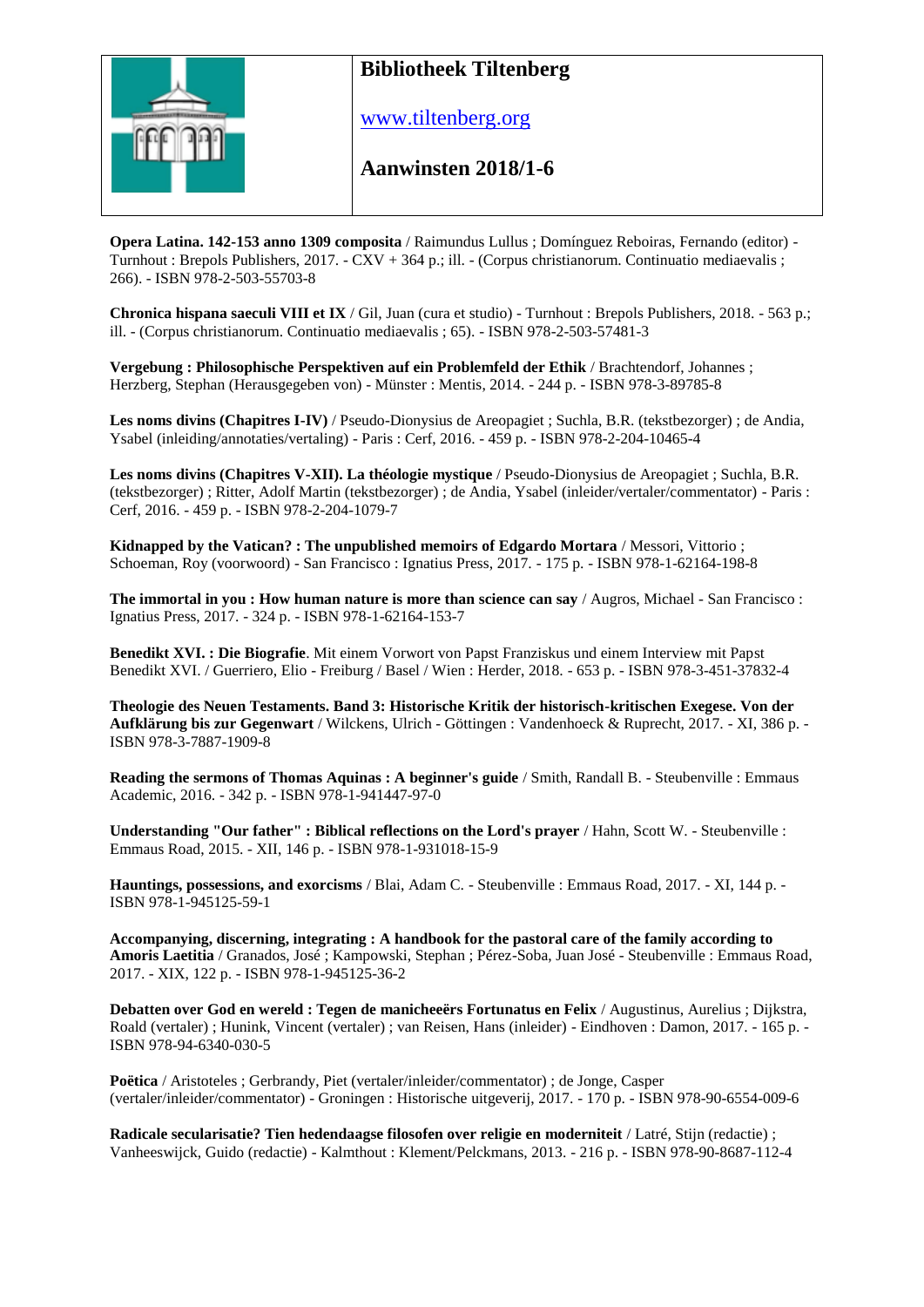

www.tiltenberg.org

#### **Aanwinsten 2018/1-6 Aanwinsten 2014**

**Vloeibare waarden : Politiek, zorg en onderwijs in de laatmoderne maatschappij** / De Dijn, Herman - Kalmthout : Pelckmans, 2014. - 184 p. - ISBN 978-90-289-7687-0

**Dieu, "Celui qui est" (De Deo ut uno)** / Bonino, Serge- Thomas op - Paris : Parole et Silence, 2016. - 922 p. - ISBN 978-2-88918-772-0

**Päpste und Kirchenväter : Gesammelte Texte über die Glaubenslehrer der frühen Kirche** / Fiedrowicz, Michael - Carthusianus Verlag, 2016. - 400 p. - ISBN 978-3-941862-20-3

**Kritische Geschichte der Jesusforschung : Von Kelsos und Origenes bis heute** / Reiser, Marius - Stuttgart : Katholisches Bibelwerk, 2017. - 204 p. - (Stuttgarter Bibelstudien ; 235). - ISBN 978-3-460-03354-2

**Heidegger : denken en danken, geven en zijn** / IJsseling, Samuel - Nijmegen : Vantilt ; Ijsseling, Samuel, 2015. - 206 p. - ISBN 978-94-6004-198-3

**Wetenschap als beroep. Politiek als beroep**. / Weber, Max ; Driessen, Hans (vertaler) - Nijmegen : Vantilt, 2017. - 120 p. - ISBN 978-94-6004-095-5

**Das Protevangelium des Jakobus : Ein Beitrag zur neueren Diskussion um Herkunft, Auslegung und theologische Einordnung** / Toepel, Alexander - Münster : Aschendorff, 2014. - 321 p. - (Frankfurter theologische Studien ; 71). - ISBN 978-3-402-16059-6

**Dying and the virtues** / Levering, Matthew - Grand Rapids (Mich.) : William B. Eerdmans Publishing Company, 2018. - XI, 348 p. - ISBN 978-0-8028-7548-8

**Jesus becoming Jesus : A theological interpretation of the synoptic gospels** / Weinandy, Thomas G. ofm cap - Washington, D.C. : The Catholic University of America Press, 2018. - XXI, 476 p. - ISBN 978-08-1323-045-0

**Verbum Domini and the complementarity of exegesis and theology** / Carl, Scott - Grand Rapids (Mich.) : William B. Eerdmans Publishing Company, 2015. - XVI, 176 p. - ISBN 978-0-8028-7148-0

**Der dreifaltige Gott : Christlicher Glaube im säkularen Zeitalter. Für Gerhard Kardinal Müller. Mit einem Gruszwort von Benedikt XVI**. / Augustin, George (Herausgegeben von) ; Schaller, Christian (Herausgegeben von) ; Sledziewski, Stawomir (Herausgegeben von) - Freiburg / Basel / Wien : Herder, 2017. - 695 p.; ill. - ISBN 978-3-451-37875-1

**On the God of the christians (and on one or two others)** / Brague, Rémi ; Seaton, Paul (vertaler) - South Bend : St. Augustine's Press, 2013. - XVI, 160 p. - ISBN 978-1-58731-345-5

**Revelation, history, and truth : A hermeneutics of dogma** / Echeverria, Eduardo J. - New York : Peter Lang, 2018. - XXI, 199 p. - ISBN 978-1-4331-3285-8

**Investigating Vatican II : Its theologians, ecumenical turn, and biblical commitment** / Wicks, Jared sj - Washington, D.C. : The Catholic University of America Press, 2018. - 289 p. - ISBN 978-0-8132-3047-4

**Thomas Aquinas and his predecessors : The philosophers and the church fathers in his works** / Elders, Leo J. svd - Washington, D.C. : The Catholic University of America Press, 2018. - XV, 381 p. - ISBN 978-08-1323- 0276

**Self-gift : Essays on Humanae Vitae and the thought of John Paul II** / Smith, Janet E. - Steubenville : Emmaus Academic, 2018. - XVIII, 395 p. - ISBN 978-1947-7927-08

**The culture of the incarnation : Essays in catholic theology** / Rowland, Tracey - Steubenville : Emmaus Academic, 2017. - 170 p. - ISBN 678-19-4512-5171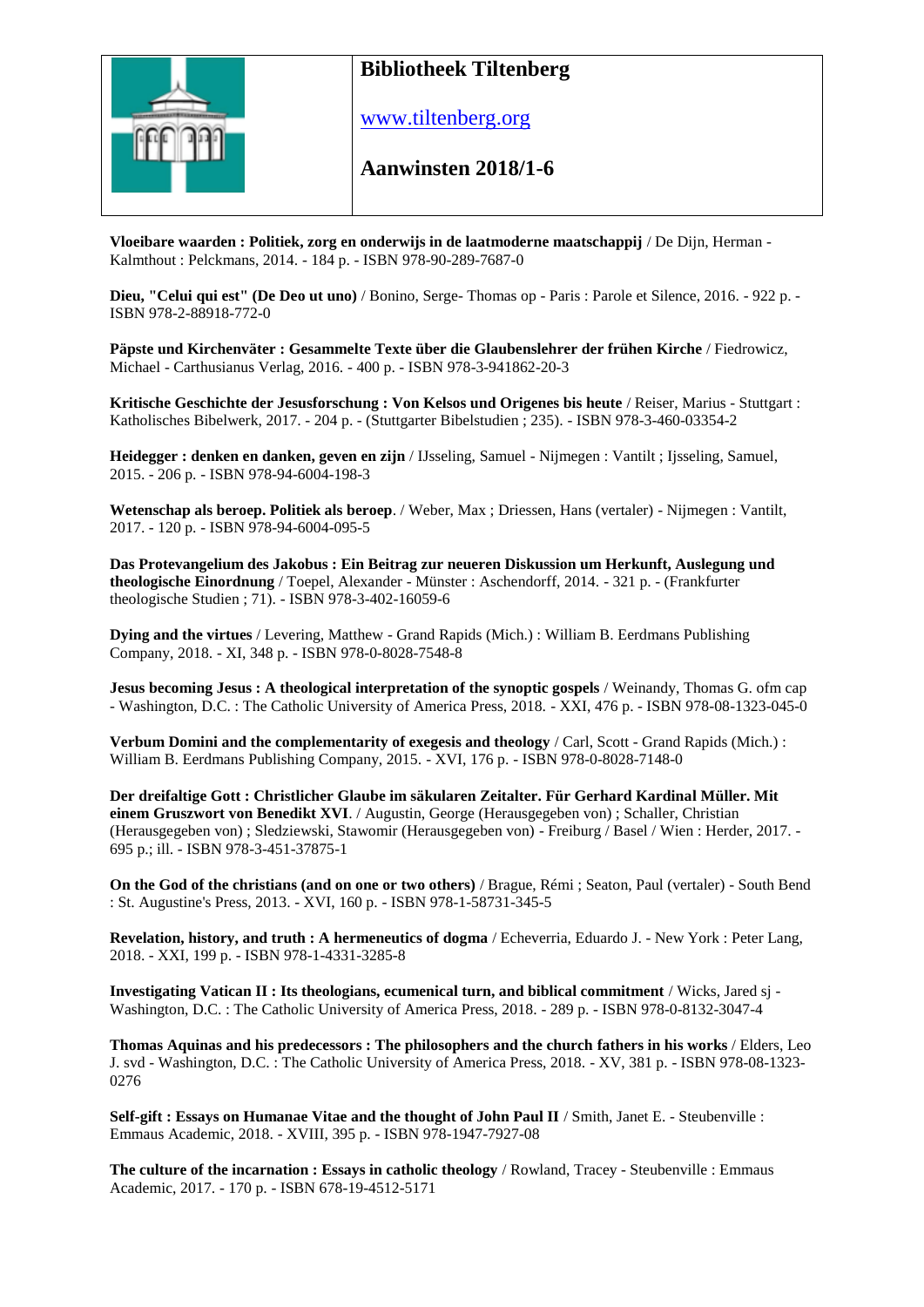

www.tiltenberg.org

**Aanwinsten 2018/1-6 Aanwinsten 2014**

**Die Bestimmung des Menschen und die Bedeutung des Staates : Beiträge zum Staatsverständnis des Thomas von Aquin** / Schönberger, Rolf (Herausgegeben von) - Baden-Baden : Nomos, 2017. - 248 p. - ISBN 978-3-8487-0977-9

**Bibelkritik und Auslegung der Heiligen Schrift: Beiträge zur Geschichte der biblischen Exegese und Hermeneutik** / Reiser, Marius - Tübingen : Mohr Siebeck, 2011. - IX, 407 p. - (Wissenschaftliche Untersuchungen zum Neuen Testament ; 217). - ISBN 978-3-16-150893-6

**Führe uns nicht in Versuchung : Das Vaterunser in der Diskussion** / Söding, Thomas (Herausgegeben von) - Freiburg/Basel/Wien : Herder, 2018. - 188 p. - ISBN 978-3-451-38264-2

**Die Freiheit befreien : Glaube und Politik im dritten Jahrtausend** / Ratzinger, Joseph ; Paus Franciscus (voorwoord) ; Azzaro, Pierluca (Herausgegeben von) ; Granados, Carlos (Herausgegeben von) - Freiburg/Basel/Wien : Herder, 2018. - 214 p. - ISBN 978-3-451-37980-2

**Europa christlich?! : Zum Gespräch von Glaube und säkularer Welt** / Schaller, Christian (Herausgegeben von) ; Schuller, Florian (Herausgegeben von) ; Zöhrer, Josef (Herausgegeben von) - Regensburg : Friedrich Pustet, 2018. - 109 p. - (Ratzinger-Studien ; 14). - ISBN 978-3-7917-2388-4

**Diligens Scrutator Sacri Eloquii : Beiträge zur Exegese- und Theologiegeschichte des Mittelalters** / Neuheuser, Hanns P. (Herausgegeben von) ; Stammberger, Ralf M. W. (Herausgegeben von) ; Tischler, Matthias M. (Herausgegeben von) - Münster : Aschendorff, 2016. - 608 p.; ill. - (Archa Verbi. Annuarium Societatis Internationalis pro Studiis Theologiae Medii Aevi promovendis Subsidia ; 14). - ISBN 978-3-402-10233-6

**Veni, Sancte Spiritus! : Theologische Beiträge zur Sendung des Geistes : Contributions théologiques à la mission de l'Esprit : Theological contributions to the mission of the Spirit** / Vergauwen, Guido op (Herausgegeben von) ; Steingruber, Andreas (Herausgegeben von) - Münster : Aschendorff, 2018. - VI, 716 p.; ill. - ISBN 978-3-402-12213-6

**Einführung in die Philosophie des Mittelalters : Hauptprobleme und Lösungen, dargelegt an Hand der Quellentexte** / Seidl, Horst - Freiburg/München : Karl Alber, 2014. - 159 p. - ISBN 978-3-495-48648-1

**Gesù, identità del cristianesimo : Conoscenza ed esperienza** / Amato, Angelo sdb - Città del Vaticano : Libreria Editrice Vaticana, 2008. - 472 p. - ISBN 978-88-209-8080-1

**Freiheit und Geschichte : Festschrift für Theo Kobusch zum 70. Geburtstag** / Müller, Jörn ; Rode, Christian (Herausgegeben von) - Münster : Aschendorff, 2018. - 268 p. - ISBN 978-3-402-13299-9

**On the incarnation of Christ : Institutiones in sacram paginam 7.1 - 67** / Simon de Tornaco ; Evans, Christopher P. (editor/vertaler) - Toronto : Pontifical Institute of Mediaeval Studies, 2017. - 188 p. - (Mediaeval law and theology ; 9). - ISBN 978-0-88844-211-6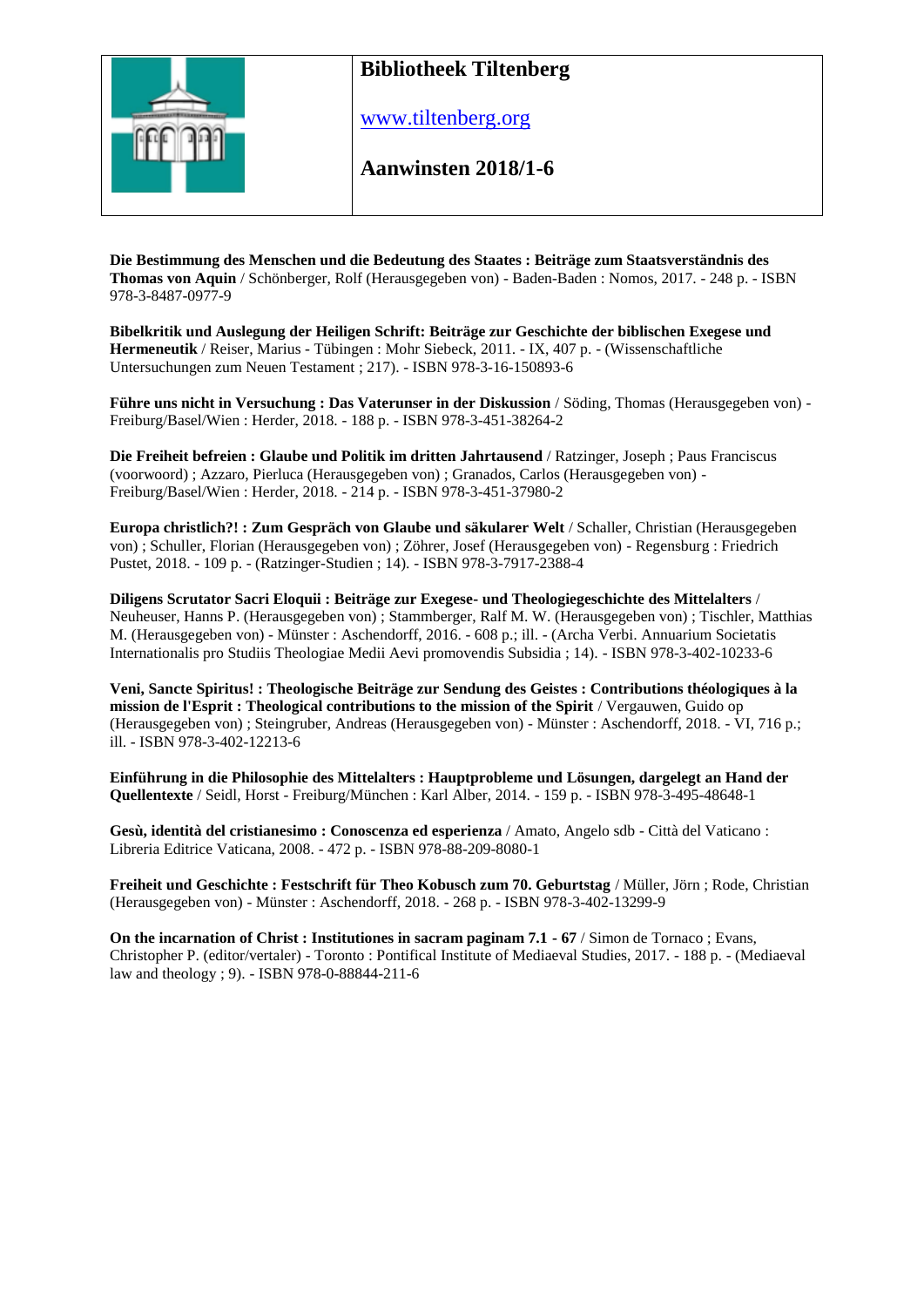

[www.tiltenberg.org](http://www.tiltenberg.org/)

**Aanwinsten 2018/7-12**

**A catholic introduction to the Bible. Volume 1: The Old Testament** / Bergsma, John ; Pitre, Brant - San Francisco : Ignatius Press, 2018. - 1060 p.; ill. - ISBN 978-1-58617-722-5

**Dio creatore e la creazione come casa comune. Prospettive Tomiste.** Doctor Communis Pontificia Academia Sancti Thomae Aquinatis. / Bonino, Serge- Thomas op ; Mazzotta, Guido - Città del Vaticano : Urbaniana University Press, 2018. - 359 p. - ISBN 978-88-401-9017-4

**Epitome explanationum in Isaiam beati Hieronymi presbyteri** / Scottus, Iosephus (editor) - Turnhout : Brepols Publishers, 2018. - 504 p. - (Corpus christianorum. Continuatio mediaevalis ; 284). - ISBN 978-2-503- 57592-6

**Forty anti-catholic lies : A myth-busting apologist sets the record straight /** Verschuuren, Gerard - Manchester (New Hampsh.) : Sophia Institute Press, 2018. - X, 341 p. - ISBN 978-1-622825-240

**Glauben feiern : Liturgie im Leben der Christen. Für Andreas Redtenbacher** / Augustin, George ; Schulze, Markus - Ostfildern : Grünewald, 2018. - 463 p.; ill. - ISBN 978-3-7867-3142-9

**Sin : A thomistic psychology** / Jensen, Steven J. - Washington, D.C. : Catholic University of America Press, 2018. - 306 p. - ISBN 978-0-8132-3033-7

**De Heilige Geest is de glorie van de Drie-eenheid : Gregorius van Nyssa Adversus Macedonianos : Inleiding, vertaling, commentaar en systematisch-theologische synthese** / Hupsch, Piet H. - In eigen beheer, 2018. - XXXV, 476 p. - ISBN 978-90-828399-0-6

**De predicatione crucis** / Humbertus de Romanis ; Portnykh, Valentin ; Vande Veire, Christine - Turnhout : Brepols, 2018. - 200 p. - ISBN 978-2-503-57563-4

**Revelation, history, and truth : A hermeneutics of dogma** / Echeverria, Eduardo J. - New York : Peter Lang, 2018. - XXI, 199 p. - ISBN 978-1-4331-3285-8

**Die Autorität der Heiligen Schrift im Wandel der Zeiten : Studien zur Geschichte der biblischen Exegese und Hermeneutik** / Reiser, Marius - Fohren-Linden : Carthusianus Verlag, 2016. - 252 p. - ISBN 978-3- 941862-21-0

**Eine Autorität für die Dogmatik? : Thomas von Aquin in der Neuzeit** / Dahlke, Thomas (Herausgegeben von) ; Knorn, Bernhard (Herausgegeben von) - Freiburg / Basel / Wien : Herder, 2018. - 284 p. - ISBN 978-3- 451-34868-6

**Gaudete et exsultate. Apostolische exhortatie van Paus Franciscus over de roeping tot heiligheid in de hedendaagse wereld.** En verder enkele documenten die raken aan het thema heiligheid, waaronder Placuit Deo, Het heeft God behaagd, een brief van de congregatie voor de geloofsleer. Gedragscode pastoraat / Paus Franciscus ; Congregatie voor de Geloofsleer ; Nederlandse Bisschoppen ; Kretzers, H.M.G. (vertaling) - Utrecht : Secretariaat van het R.K. Kerkgenootschap ; Adveniat, 2018. - 133+21 p. - ISBN 978-94-9209-384-4

**Morales du carême : Essai sur les doctrines du jeûne et de l' abstinence dans le catholicisme latin XVIIe-XIXe siècle** / De Franceschi, Sylvio H. - Paris : Beauchesne, 2018. - 567 p. - ISBN 978-02-7010-2268-0

**Angels and demons : A catholic introduction** / Bonino, Serge- Thomas op ; Miller, Michael J. (vertaler) - Washington, D.C. : Catholic University of America Press, 2016. - 332 p. - ISBN 978-0-8132-2799-3

**The angels in catholic teaching and tradition** / Parente, Pascal - Charlotte, North Carolina : TAN Books, 2013. - IX, 179 p. - ISBN 978-0-89555-515-1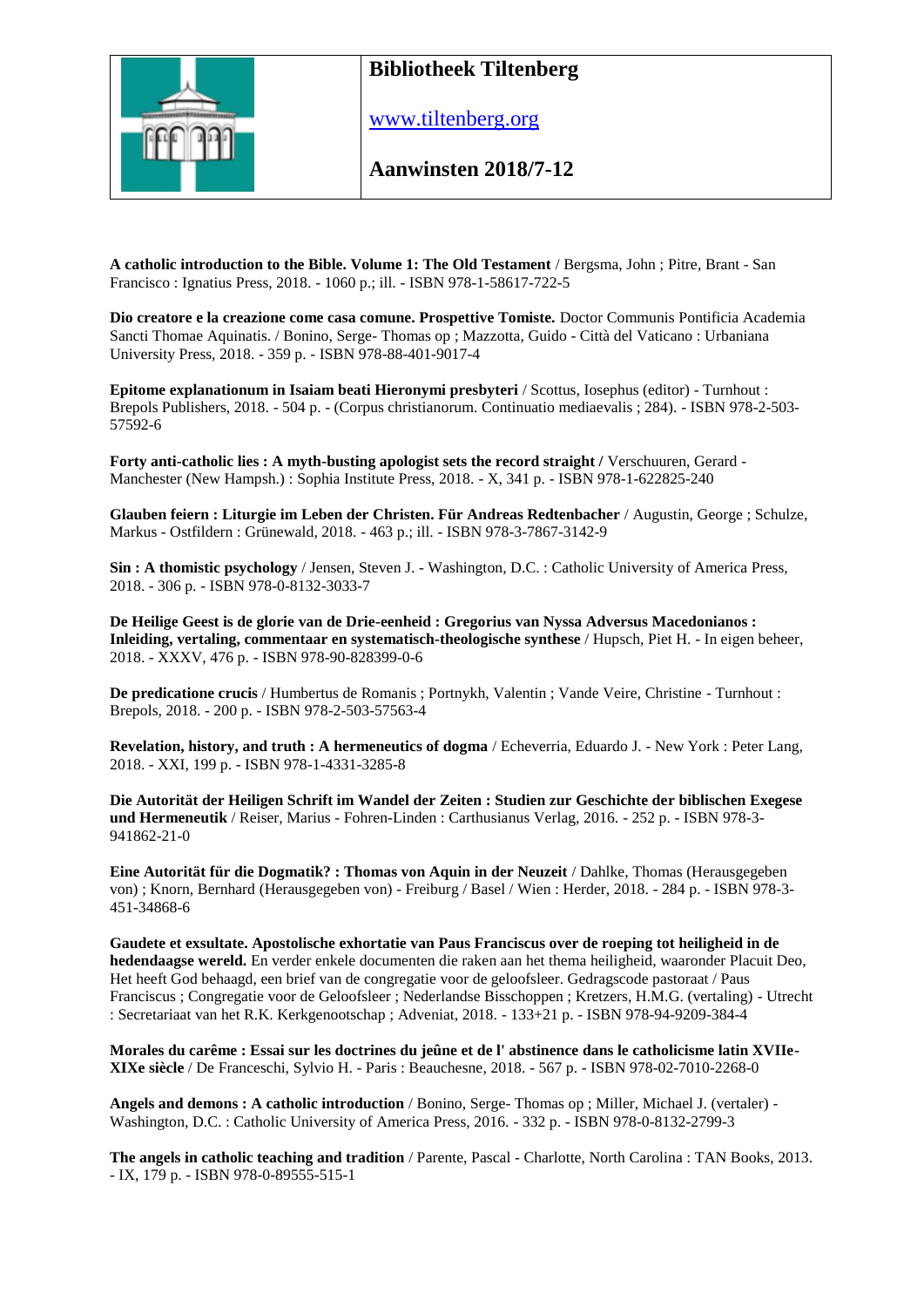

[www.tiltenberg.org](http://www.tiltenberg.org/)

**Aanwinsten 2018/7-12**

**Chapitres sur la prière** / Evagrius Ponticus ; Géhin, Paul (inleider/editor/vertaler/commentator/index) - Paris : Cerf, 2017. - 470 p. - (Sources chrétiennes ; 589). - ISBN 978-2-204-12207-8

**Chronica hispana saeculi XII. Pars III Historia Silensis** / Estévez Sola, Juan A. (cura et studio) - Turnhout : Brepols Publishers, 2018. - 261 p. - (Corpus christianorum. Continuatio mediaevalis ; 71B). - ISBN 978-2-503- 57804-0

**Compromising scholarship : Religious and political bias in American higher education** / Yancey, George - Waco (TX) : Baylor University Press, 2017. - XIV, 261 p. - ISBN 978-1-4813-0488-7

**La fuite du siècle** / Ambrosius Mediolanensis ; Gerzaguet, Camille (inleider/vertaler/commentator) - Paris : Cerf, 2015. - 379 p. - (Sources chrétiennes ; 576). - ISBN 978-2-204-10464-7

**Gratian's Tractatus de Penitentia** / Larson, Atria A. (editor/vertaler) - Washington, D.C. : Catholic University of America Press, 2016. - XLVIII, 312 p. - ISBN 978-08-1322-8679

**Hebrews : A commentary** / Johnson, Luke Timothy - Louisville : Westminster John Knox Press, 2012. - xxviii, 402 p. - ISBN 978-0-664-23901-5

**Hebrews** / Koester, Craig R. - New Haven & London : Yale University Press, 2010. - XXIII, 604 p. - (The Anchor Bible ; 36). - ISBN 978-0-300-13789-1

**Homélies sur le notre père** / Gregorius Nyssenus ; Boudignon, Christian (inleider/editor/vertaler/commentator) ; Cassin, Matthieu (inleider/editor/vertaler/commentator) ; Seguin, Josette (vertaler) - Paris : Cerf, 2018. - 570 p. - (Sources chrétiennes ; 596). - ISBN 978-2-204-12971-8

**Hymnes contre les hérésies. Hymnes contre Julien. Tome I Hymnes contre les hérésies I-XXIX** / Éphrem de Nisibe ; Beck, Edmund osb (tekstbezorger) ; Cerbelaud, Dominique op (inleider/vertaler/commentator/index) - Paris : Cerf, 2017. - 517 p. - (Sources chrétiennes ; 587). - ISBN 978-2-204-11755-5

**Hymnes contre les hérésies. Hymnes contre Julien. Tome II Hymnes contre les hérésies XXX-LVI. Hymnes contre Julien** / Éphrem de Nisibe ; Beck, Edmund osb (tekstbezorger) ; Cerbelaud, Dominique op (inleider/vertaler/commentator/index) - Paris : Cerf, 2017. - 547 p. - (Sources chrétiennes ; 590). - ISBN 978-2- 204-12638-0

**Mann und Frau : EIne anthropologische Betrachtung zur Differenz der Geschlechter** / Malo, Antonio ; Gerl-Falkovitz, Hanna-Barbara (inleider) - Berlin : Duncker & Humblot, 2018. - 155 p. - (Soziale Orientierung ; 26). - ISBN 978-3-428-15138-7

**La personne humaine, sa nature, sa singularité et son devenir selon Thomas d'Aquin : L'anthropologie et l'épistémologie thomasiennes, sources bibliques, patristiques, philosophiques et théologiques** / Wéber, Edouard op - Paris : Vrin, 2018. - 482 p. - ISBN 978-2-7116-2748-6

**Préfaces aux livres de la bible** / Hieronymus ; Weber, Robert (inleider/editor/vertaler/commentator) ; Gryson, Roger (inleider/editor/vertaler/commentator) ; Canellis, Aline (redactie) - Paris : Cerf, 2017. - 530 p.. - (Sources chrétiennes ; 592). - ISBN 978-2-204-12618-2

**Rituelen : Waarom we niet zonder kunnen** / De Dijn, Herman - Kalmthout : Polis/Pelckmans, 2018. - 294 p. - ISBN 978-94-6310-345-9

**Theologie und Philosophie im Spätmittelalter : Die Anfänge der via moderna und ihre Bedeutung für die Entwicklung der Moraltheologie (1380-1450)** / Müller, Sigrid - Münster : Aschendorff, 2018. - 375 p. - (Studien der Moraltheologie. Neue Folge ; 7). - ISBN 978-3-402-11928-0